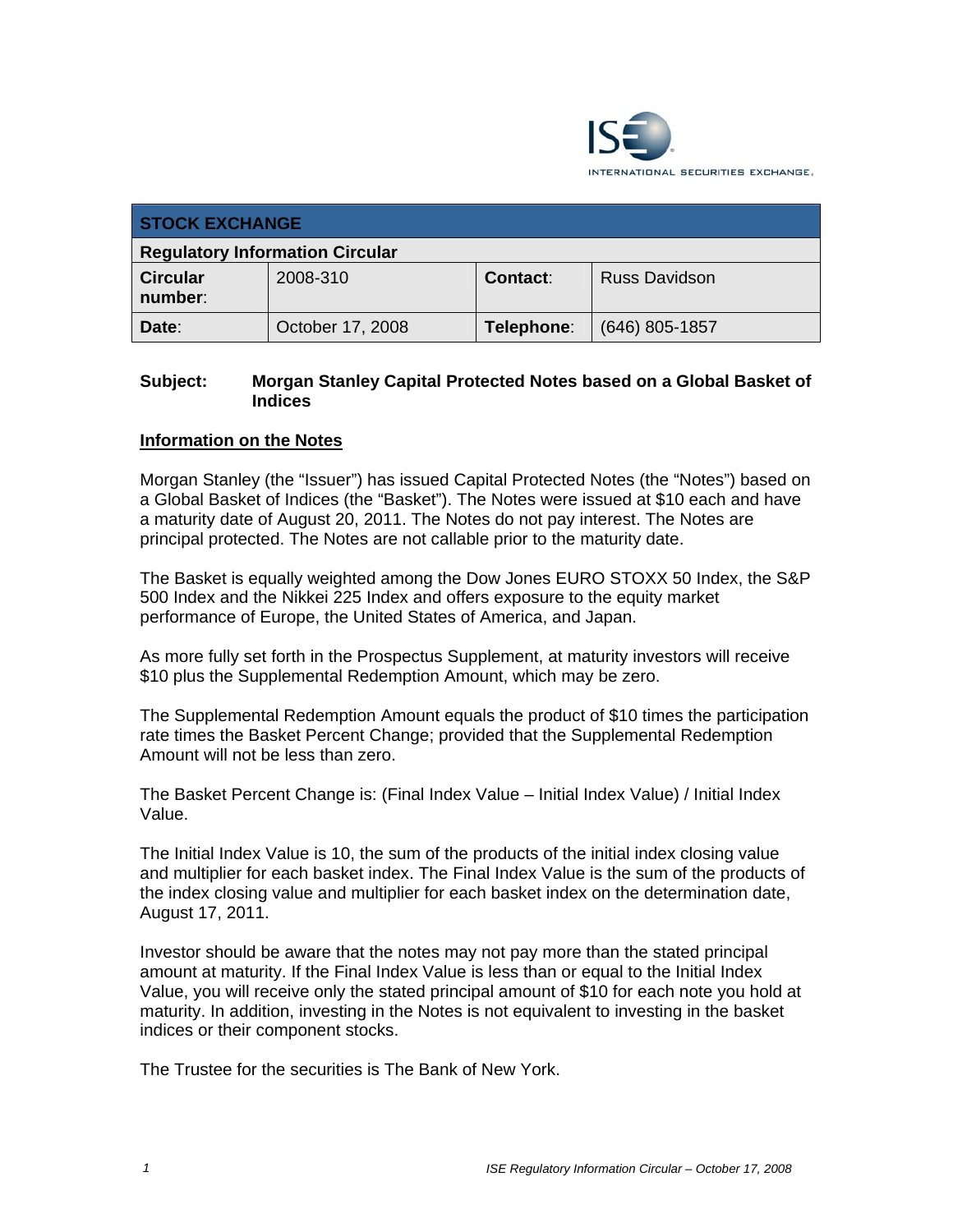Several factors, many of which are beyond the Issuer's control, will influence the value of the notes in the secondary market and the price at which the Issuer may be willing to purchase or sell the notes in the secondary market, including: the value of each of the basket indices at any time and, in particular, on the determination date, the volatility of the basket indices, interest and yield rates in the market, geopolitical conditions and economic, financial, political and regulatory or judicial events, the time remaining to the maturity of the notes, the dividend rate on the stocks underlying the basket indices and the Issuer's creditworthiness.

Trading in the shares on ISE is on a UTP basis and is subject to ISE equity trading rules. The shares will trade from 9:00 a.m. until 4:00 p.m. Eastern Time. Equity Electronic Access Members ("Equity EAMs") trading the shares during the Pre-Market Session are exposed to the risk of the lack of the calculation or dissemination of underlying index value or intraday indicative value ("IIV"). For certain derivative securities products, an updated underlying index value or IIV may not be calculated or publicly disseminated in the Pre-Market hours. Since the underlying index value and IIV are not calculated or widely disseminated during Pre-Market hours, an investor who is unable to calculate implied values for certain derivative securities products during Pre-Market hours may be at a disadvantage to market professionals.

Equity EAMs also should review NASD Notice to Members 03-71 for guidance on trading these products. The Notice reminds members of their obligations to: (1) conduct adequate due diligence to understand the features of the product; (2) perform a reasonable-basis suitability analysis; (3) perform customer-specific suitability analysis in connection with any recommended transactions; (4) provide a balanced disclosure of both the risks and rewards associated with the particular product, especially when selling to retail investors; (5) implement appropriate internal controls; and (6) train registered persons regarding the features, risk and suitability of these products.

**This Regulatory Information Circular is not a statutory Prospectus. Equity EAMs should consult the Trust's Registration Statement, SAI, Prospectus and the Fund's website for relevant information.**